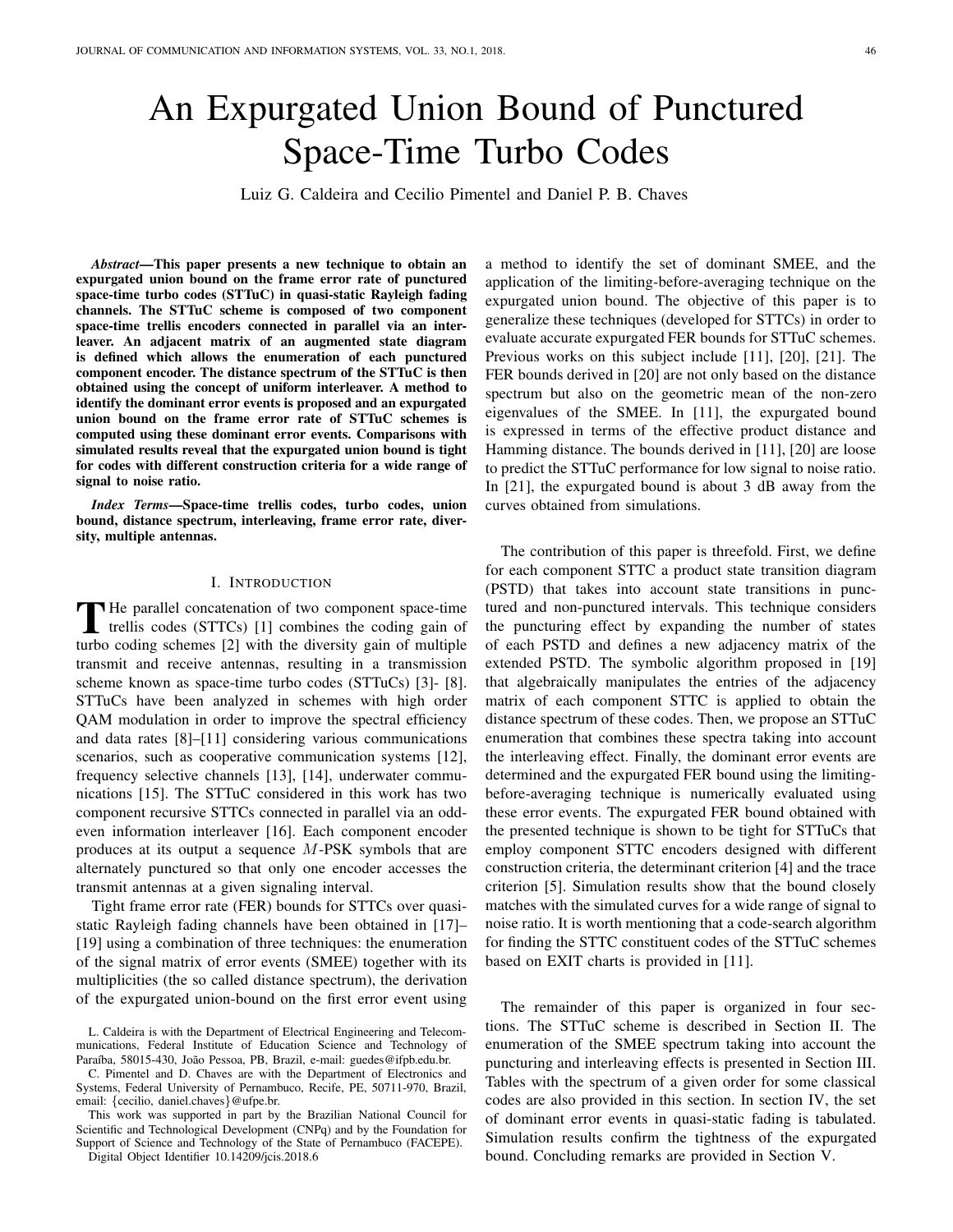

Fig. 1. STTuC scheme with two component STTCs with  $n_T$  transmit antennas. STTC outputs  $S_1$  and  $S_2$  are punctured resulting in the output sequence S.

#### II. SPACE TIME TURBO SCHEME

Consider an STTuC scheme that employs two component STTC encoders connected in parallel via an interleaving as shown in Fig. 1. Each STTC has  $2^{\nu}$  states,  $2^{k_c}$  edges emerging from each state, and transmits M-PSK symbols through  $n_T$ transmit antennas. The STTC−1 receives directly the information bits whereas the STTC−2 receives a permuted version of these bits through an interleaver of length  $K$  symbols or  $K \log_2(M)$  bits. The interleaving scheme uses two half-length interleavers of odd-even type [4], [16], i.e., it interleaves, separately, symbols on odd and even positions, denoted by  $\pi$ <sup>O</sup> and  $\pi$ <sub>E</sub>, respectively. The length of each interleaver is  $K \log_2(M)/2$  bits.

At each signaling interval, only one component STTC accesses the transmit antennas. The transmitted symbols at odd (resp. even) intervals are from STTC−1 (resp. STTC−2). Let  $S_{ji}^k$  be the output of the STTC $-j$  transmitted by the antenna i at time k. The output of STTC−1 is the sequence  $S_1$  =  $[S_{11}^k S_{12}^k \dots S_{1n_T}^k, S_{11}^{k+1} S_{12}^{k+1} \dots S_{1n_T}^{k+1}, S_{11}^{k+2} S_{12}^{k+2} \dots S_{1n_T}^{k+2}, \dots]$ and the output of  $STTC-2$  is  $S_2$  =  $\left[ S_{21}^k S_{22}^k \ldots S_{2n_T}^k, S_{21}^{k+1} S_{22}^{k+1} \ldots S_{2n_T}^{k+1}, S_{21}^{k+2} S_{22}^{k+2} \ldots S_{2n_T}^{k+2}, \ldots \right]$ then the alternation of odd and even intervals during puncturing produces the transmitted sequence  $\mathbf{S} = \begin{bmatrix} S_{11}^k S_{12}^k \dots S_{1n_T}^k, S_{21}^{k+1} S_{22}^{k+1} \dots S_{2n_T}^{k+1}, S_{11}^{k+2} \end{bmatrix}$  $S_{12}^{k+2} \dots S_{1n}^{k+2}, \dots$ .

The channel is modeled as a quasi-static flat Rayleigh fading channel with an additive white Gaussian noise. The fading coefficients among the  $n_T$  transmit and  $n_R$  receive antennas are independent zero-mean complex Gaussian random variables and are constant during a transmitted frame of length K symbols and change independently from frame to frame. The fading coefficients matrix, denoted by  $H$ , is given by

$$
\mathbf{H} = \begin{pmatrix} h_{11} & h_{12} & \dots & h_{1n_R} \\ h_{21} & h_{22} & \dots & h_{2n_R} \\ \vdots & \dots & \ddots & \vdots \\ h_{n_T 1} & h_{n_T 2} & \dots & h_{n_T n_R} \end{pmatrix}^T
$$
 (1)

where  $h_{ij}$  are the fading coefficient from transmit antenna i to receive antenna j and  $(\cdot)^T$  denotes transposition.

# III. PAIRWISE ERROR PROBABILITY OF AN STTC OVER QUASI-STATIC FADING CHANNELS

Assuming maximum-likelihood receiver with ideal channel state information, the conditional pairwise error probability (PEP) between a pair of correct (c) and erroneous (e) STTC sequences is [1]

$$
P(\mathbf{c} \to \mathbf{e}|\mathbf{H}) = Q\left(\sqrt{\frac{\gamma_t}{2} \sum_{j=1}^{n_R} \mathbf{H}_j \mathbf{A}(\mathbf{c}, \mathbf{e}) \mathbf{H}_j^*}\right) \quad (2)
$$

where  $\gamma_t$  is the signal to noise ratio (SNR) per transmit antenna,  $\mathbf{H}_j = [h_{1j}, \cdots, h_{n_Tj}]$  is a row vector of fading coefficients, the  $n_T \times n_T$  Hermitian matrix  $\mathbf{A}(\mathbf{c}, \mathbf{e})$  is the SMEE and the superscript  $(·)*$  denotes conjugate transposition. For a first error event  $\frac{1}{1}$  of length m trellis intervals, starting at  $t = 0$ , the  $(i, j)$ th entry of this matrix is

$$
a_{ij} = \sum_{t=0}^{m} (c_t^i - e_t^i) (c_t^j - e_t^j)^*
$$
 (3)

where  $1 \le i, j \le n_T$  and  $c_t^i$  is the complex symbol transmitted from antenna  $i$  at time  $t$  chosen from an  $M$ -PSK constellation of unit energy. Hereafter, we consider  $n_T = 2$ , thus the  $2 \times 2$ matrix  $A(c, e)$  is of the form

$$
\left(\begin{array}{cc} x & z \\ z^* & y \end{array}\right)
$$

where  $x$  and  $y$  are the square Euclidean distances between the correct and erroneous symbols across each transmit antenna due to a first error event, and  $z$  is the cross-term value between the two transmit antennas defined in (3) for  $i \neq j$  [17]. Define an enumerator function (also known as the transfer function) of the first error events for the component STTC $-j$ ,  $j = 1, 2$ , as

$$
T^{j}(W, X, Y, Z) = \sum_{w,x,y,z} t^{j}_{w,x,y,z} W^{w} X^{x} Y^{y} Z^{z}
$$
 (4)

where  $t_{w,x,y,z}^{j}$  is the average multiplicity of the first error events with Hamming distance  $w$  between the binary information sequences and  $x, y, z$  are the elements of the SMEE  $A(c, e)$  corresponding to a first error event. The distance spectrum of order N of an STTuC is the ordered set  $S =$  $\{(\mathbf{A}_i, a_{\mathbf{A}_i})\}_{i=1}^N$  of N dominant SMEE, where  $\mathbf{A}_i$  is an SMEE in S with average multiplicity  $a_{\mathbf{A}_i}$ . The conditional expurgated union bound on the first error event probability becomes [19]

$$
P_{\text{fe}|\mathbf{H}}(e) \simeq \sum_{\substack{i=1 \ \mathbf{A}_i \in \mathcal{S}}}^{N} a_{\mathbf{A}_i} Q \left( \sqrt{\frac{\gamma_t}{2} \sum_{j=1}^{n_R} \mathbf{H}_j \mathbf{A}_i \mathbf{H}_j^{\dagger}} \right). \tag{5}
$$

The enumeration of the distance spectrum is performed using the PSTD of each component STTC. The states of this diagram are ordered pairs  $(\sigma_t, \sigma_d)$  called product states, where  $\sigma_t, \sigma_d \in [0, 1, \dots, 2^{\nu} - 1]$  are the states of the correct and erroneous sequences in the state diagram of the component STTC encoder, respectively. The product states are indexed

<sup>&</sup>lt;sup>1</sup> a path that diverge from the correct path at a fixed time instant, say  $t = 0$ , and remerge into this path exactly once at some time later.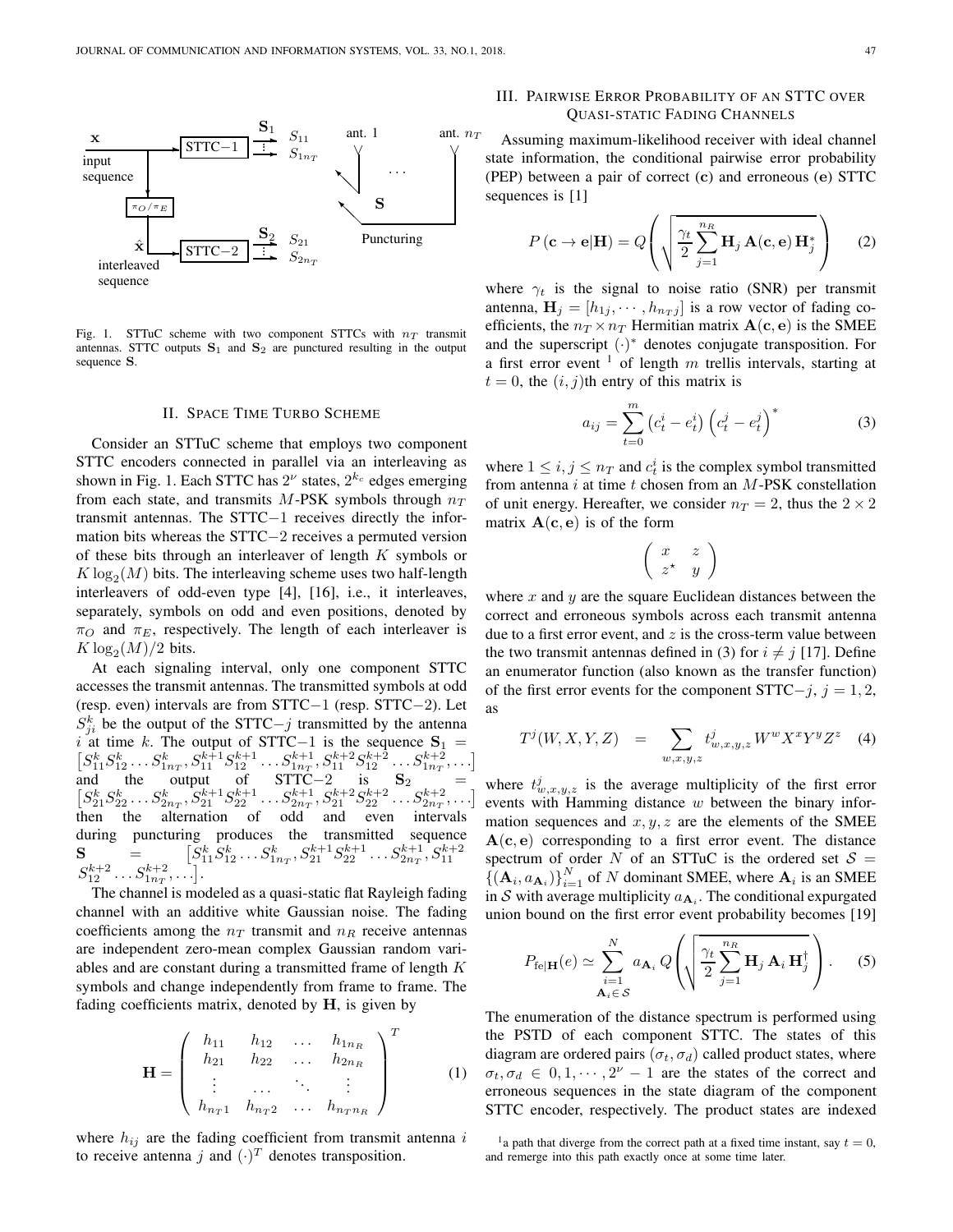from 0 to  $2^{2\nu} - 1$ , and they are called *good* if  $\sigma_t = \sigma_d$ , and *bad* otherwise. Since we are considering  $n_T = 2$ , each edge that connects two product states is labeled with the transition probability of the correct path,  $1/2^{k_c}$ , multiplied by  $W^{w_i} X^{x_i} Y^{y_i} Z^{z_i}$ , in which  $x_i$ ,  $y_i$ , and  $z_i$  correspond to the upper diagonal portion of the SMEE due to a one-step transition in the PSTD.

The  $2^{2\nu} \times 2^{2\nu}$  adjacency matrix, denoted by **T**, associated to an STTC has the  $(i, j)$ th entry,  $0 \le i, j \le 2^{2\nu} - 1$ , either equal to the label of the edge that connects the product states  $S_i$  and  $S_i$  or zero if these states are not connected. The identification of equivalent states [23], [24] in the PSTD allows the reduction of the dimension of T. Another reduction is possible by combining the *good* states into one state [25], namely  $S_0$ . The adjacent matrix of this reduced PSTD is denoted by B. Next, we split the good state into a source and a sink state, and the corresponding adjacency matrix is found by setting the  $(0, 0)$ th entry of **B** to zero, that is,  $\mathbf{B}_{[0,0]} = 0$ . The puncturing effect into B is considered next.

*Example 1:* Consider an STTC with  $n_T = 2$  and an adjacency matrix given by

$$
\mathbf{B} = \begin{pmatrix} 0 & W^{w_0} X^{x_0} Y^{y_0} Z^{z_0} & 0 \\ W^{w_5} X^{x_5} Y^{y_5} Z^{z_5} & W^{w_1} X^{x_1} Y^{y_1} Z^{z_1} & W^{w_2} X^{x_2} Y^{y_2} Z^{z_2} \\ 0 & W^{w_3} X^{x_3} Y^{y_3} Z^{z_3} & W^{w_4} X^{x_4} Y^{y_4} Z^{z_4} \end{pmatrix}
$$
(6)

#### *A. The Puncturing Effect*

As the STTC $-j$  is punctured at alternate time intervals, it is necessary to define a new PSTD, denoted by augmented state diagram [26], that indicates all possible state transitions, that is, transitions in punctured and nonpunctured intervals. The adjacency matrix of the augmented state diagram is denoted by  $B_{\text{pure}}$ . In the following we describe a procedure that transforms  $\mathbf{B}$  into  $\mathbf{B}_{pure}$ .

In order to construct the augmented state diagram [26] a new set of product states  $\{S'_k\}$  is added to the original PSTD, where the transitions between product states  $S_i \rightarrow S'_k$  indicate puncturing occurrences (the branch labels for these transitions are equal to 1) while transitions  $S_i' \to S_k$  indicate nonpuncturing occurrence (the branch labels for these transitions are the same as the original PSTD). There are no transitions  $S_i' \to S_k'$ nor  $S_i \rightarrow S_k$ , whereas after a puncturing the encoder must transmit in the next interval and vice versa. Fig. 2 illustrates the augmented PSTD of the STTC presented in Example 1 resulting in the matrix  $\mathbf{B}_{pure}$  given by (7) shown at the top of the next page (the sequence of states in the rows/columns is  $S_0, S'_1, S_1, S'_2, S_2$ .

In Fig. 2 there are two edges diverging from state  $S_0$ , one indicating puncturing and the other indicating nonpuncturing. Recall that in the first interval (an odd interval) STTC−1 transmits and STTC−2 does not transmit. The adjacency matrix  $\mathbf{B}_{\text{punc}}^j$  corresponding to STTC- $j$  is derived from  $\mathbf{B}_{\text{punc}}$ in the following way.  $\mathbf{B}_{\text{punc}}^1$  is similar to its counterpart  $\mathbf{B}_{\text{punc}}^1$ except that the entry corresponding to the transition  $S_0 \rightarrow S_1'$ on the first row of  $\mathbf{B}_{pure}$  is set to zero. Similarly,  $\mathbf{B}_{pure}^2$ is obtained by setting to zero the label corresponding to  $S_0 \rightarrow S_1$ . Let  $w_O$  and  $w_E$  be the Hamming distance between information sequences in odd and even intervals, respectively. These distances are enumerated separately in each STTC−j using two distinct indeterminates  $W_O$  in  $\mathbf{B}^1_{\text{pure}}$  and  $W_E$  in  $\mathbf{B}_{\text{punc}}^2$ . For example, the matrices  $\mathbf{B}_{\text{punc}}^j$  derived from (7) are given by (8) and (9) shown at the top of the next page. The matrices  $\mathbf{B}_{\text{punc}}^j$  corresponding to STTC $-j$  are the input to the algorithm presented in [19] that evaluates the transfer functions  $T^1(W_O, X, Y, Z)$  and  $T^2(W_E, X, Y, Z)$ .

## *B. Interleaving Effect*

.

We assume uniform interleavers [22] for both odd and even interleavers, i.e., all permutations in each interleaver are equally probable. The uniform interleaver  $\pi_I$  maps the input sequence of length  $K \log_2(M)/2$  bits into all distinct permutation with equal probability  $1/(\frac{K}{2} \log_2(M))$ ,  $I \in \{O, E\}$ . The distance spectrum of order  $N$  of an STTuC is the set  ${A_i}^{\text{STTuc}}, a_{\mathbf{A}_i}^{\text{STTuc}}\}_{i=1}^N$ . For a fixed Hamming distance  $w = w_E +$  $w_O$ , the average multiplicity of an SMEE  $A_i^{STTuc}$  with entries  $x = x_1 + x_2, y = y_1 + y_2, z = z_1 + z_2$  is given by (10) at the top of the next page, where  $t_{w_O,x_1,y_1,z_1}^{\perp}$  is obtained from  $T^1(W_O, X, Y, Z)$  and  $t^2_{w_E, x_2, y_2, z_2}$  from  $T^2(W_E, X, Y, Z)$ . Thus, the average multiplicity of this SMEE  $A_i^{\text{STTUC}}$  (with entries  $x, y, z$ ) is

$$
a_{\mathbf{A}_i}^{\text{SThc}} = \sum_{w} t_{w,x,y,z}^{\text{SThc}}.
$$
 (11)

The expurgated union bound for the STTuC scheme is given by (5) using  $\{\mathbf{A}_i^{\text{STTuc}}, a_{\mathbf{A}_i}^{\text{STTuc}}\}_{i=1}^N$ . Table I provides the distance spectrum for the STTCs presented in [4] with modulations QPSK and 8-PSK, both with 8 states and Table II lists the set  $S$  for the STTuCs presented in [5] with QPSK modulation with 4 states, and 8-PSK with 8 states. To make the tables concise, the entries of  $A_i$  are listed as a vector  $[a_{1,1}, a_{2,2}, a_{1,2}]$ , and the two matrices [ $a_{1,1}, a_{2,2}, a_{1,2}$ ], [ $a_{1,1}, a_{2,2}, -a_{1,2}$ ] are written as  $[a_{1,1}, a_{2,2}, \pm a_{1,2}]$ . The notation  $\mathbf{A}_{33} - \mathbf{A}_{36}$  is used to represent the matrices  $A_{33}$ ,  $A_{34}$ ,  $A_{35}$ ,  $A_{36}$ . The matrices in these tables correspond to single error events with Hamming distance  $w$ up to 6 and length smaller than 10. From now on, in order to simplify the notation, we drop the superscript STTuC from  $A_i$ .

The expurgated FER bound is derived using the limitingbefore-averaging technique in terms of the distance spectrum

$$
\text{FER} \simeq \mathbf{E} \left[ f \left( \min(1, P_{\text{fe}|\mathbf{H}}(e)) \right) \right] \tag{12}
$$

where  $f(x) = 1 - (1 - x)^{K}$ , K is the frame length, and  $\mathbf{E}[\alpha]$ is the expected value of the random variable  $\alpha$ .

#### IV. DETERMINATION OF THE SET OF DOMINANT SMEE

Due to the random nature of the received SNR, the set of dominant SMEE may vary from block to block. We apply the criterion proposed in [19] to find an average set of dominant SMEE. Let  $P^i(\mathbf{H})$  denote the contribution of each matrix  $\mathbf{A}_i$ to  $P_{\text{felH}}(e)$ . Thus, we obtain from (5):

$$
P^{i}(\mathbf{H}) = a_{\mathbf{A}_{i}} Q\left(\sqrt{\frac{\gamma_{t}}{2} \sum_{j=1}^{n_{R}} \mathbf{H}_{j} \mathbf{A}_{i} \mathbf{H}_{j}^{\star}}\right).
$$
 (13)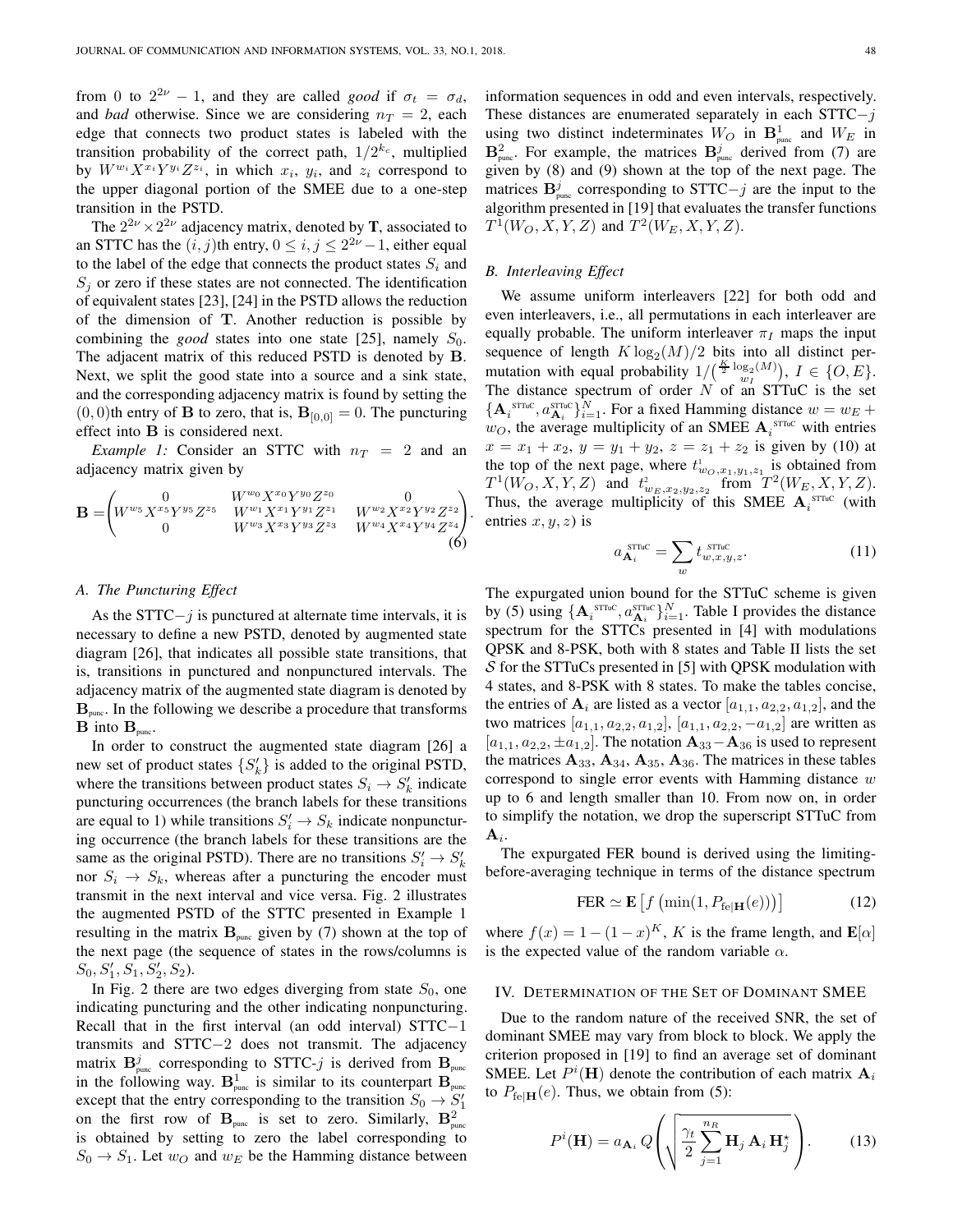

Fig. 2. Augmented state diagram of the three-state PSTD presented in Example 1, indicating puncturing and no puncturing transitions.

$$
\mathbf{B}_{pure} = \begin{pmatrix}\n0 & 1 & W^{w_0} X^{x_0} Y^{y_0} Z^{z_0} & 0 & 0 \\
W^{w_5} X^{x_5} Y^{y_5} Z^{z_5} & 0 & W^{w_1} X^{x_1} Y^{y_1} Z^{z_1} & 0 & W^{w_2} X^{x_2} Y^{y_2} Z^{z_2} \\
1 & 1 & 0 & 1 & 0 \\
0 & 0 & W^{w_3} X^{x_3} Y^{y_3} Z^{z_3} & 0 & W^{w_4} X^{x_4} Y^{y_4} Z^{z_4} \\
0 & 1 & 0 & 1 & 0\n\end{pmatrix}.
$$
\n
$$
\mathbf{B}_{pure}^1 = \begin{pmatrix}\n0 & 0 & W_0^{w_0} X^{x_0} Y^{y_0} Z^{z_0} & 0 & 0 \\
W_0^{w_5} X^{x_5} Y^{y_5} Z^{z_5} & 0 & W_0^{w_1} X^{x_1} Y^{y_1} Z^{z_1} & 0 & W_0^{w_2} X^{x_2} Y^{y_2} Z^{z_2} \\
1 & 1 & 0 & 1 & 0 \\
0 & 0 & W_0^{w_3} X^{x_3} Y^{y_3} Z^{z_3} & 0 & W_0^{w_4} X^{x_4} Y^{y_4} Z^{z_4} \\
0 & 1 & 0 & 1 & 0\n\end{pmatrix}
$$
\n(8)

and

$$
\mathbf{B}_{\text{punc}}^{2} = \begin{pmatrix} 0 & 1 & 0 & 0 & 0 \\ W_{E}^{w_{5}} X^{x_{5}} Y^{y_{5}} Z^{z_{5}} & 0 & W_{E}^{w_{1}} X^{x_{1}} Y^{y_{1}} Z^{z_{1}} & 0 & W_{E}^{w_{2}} X^{x_{2}} Y^{y_{2}} Z^{z_{2}} \\ 1 & 1 & 0 & 1 & 0 \\ 0 & 0 & W_{E}^{w_{3}} X^{x_{3}} Y^{y_{3}} Z^{z_{3}} & 0 & W_{E}^{w_{4}} X^{x_{4}} Y^{y_{4}} Z^{z_{4}} \\ 0 & 1 & 0 & 1 & 0 \end{pmatrix}.
$$
 (9)

$$
t_{w,x,y,z}^{\text{STTuc}} = \sum_{x=x_1+x_2} \sum_{y=y_1+y_2} \sum_{z=z_1+z_2} \sum_{w=w_0+w_E} \frac{t_{w_0,x_1,y_1,z_1}^1 \times t_{w_E,x_2,y_2,z_2}^2}{\left(\frac{K}{2} \log_2(M)\right)\left(\frac{K}{2} \log_2(M)\right)}.
$$
(10)

Let  $\mathcal{A}(\mathbf{H}) = {\mathbf{A}_1, \mathbf{A}_2, \cdots, \mathbf{A}_k, \cdots}$  be an ordered set of SMEE such that  $P^k(\mathbf{H}) \ge P^{k+1}(\mathbf{H})$ . We define the random variable  $X_i$  (which is a function of H) as the position of the matrix  $A_i$  in  $A(H)$ . As proposed in [19], we employ the expected value of  $X_i$ , denoted by  $\overline{X}_i = \mathbf{E}[X_i]$ , to order the matrices in decreasing dominance. This expected value is computed from the simulations of the random matrices H. For a given realization of  $H$ , we calculate the ordered set  $\mathcal{A}(\mathbf{H})$  using  $P^i(\mathbf{H})$  in (13) for each SMEE  $\mathbf{A}_i$  shown in Tables I and II. Repeating this process for several matrices

**H**, we calculate the average position  $\bar{X}_i$  of  $A_i$  in this ordered set.

Tables III and IV present the values of  $\bar{X}_i$  for each SMEE  $A_i$  considered in Tables I and II, respectively. The distinct values of  $\bar{X}_i$  form the ordered set  $\beta^i = {\beta_k}_{k=1}^i$  with  $\iota$  elements, where  $\beta_k < \beta_{k+1}$ . For example, we obtain from Table III (QPSK),  $\beta^6 = \{17.4; 17.6; 18; 18.3; 24; 24.5\}$ . Let  $S^{\iota}$  be the set of all SMEE  $A_i$  such that  $\bar{X}_i \in \beta^i$ . For this set  $\beta^6$ , we get from Table III that  $S^6 = {\bf{A}}_3, {\bf{A}}_{14} - {\bf{A}}_{18}, {\bf{A}}_{20}, {\bf{A}}_{31}, {\bf{A}}_{32}$ . We denote by  $FER<sup>t</sup>$  the expurgated FER bound obtained with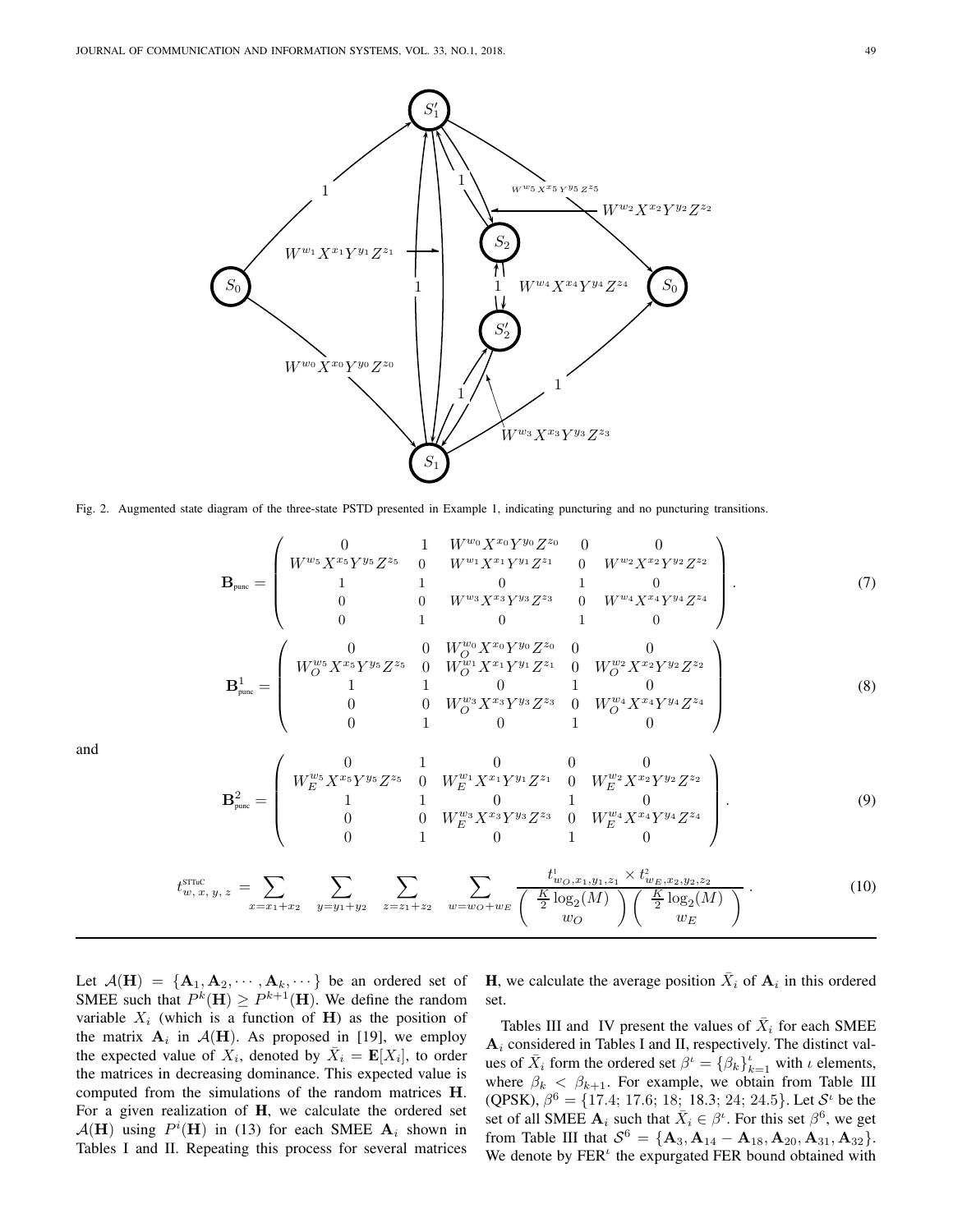$33 - 36$  [4; 8;  $2 \pm j2$ ] 10, 3

50  $[22; 6; 4 + j10]$  35

TABLE I SMEE OF STTUCS [4], QPSK AND 8-PSK, BOTH WITH 8 STATES.

| $i$ (QPSK) | <b>STITC</b>       | $a_{\mathbf{A}_i}^{\text{STIuc}}$ | $i$ (8-PSK) | <b>STILC</b><br>А.                       | <b>STITC</b><br>$a_{\underline{\mathbf{A}}_j}$ |
|------------|--------------------|-----------------------------------|-------------|------------------------------------------|------------------------------------------------|
| 1, 2       | $[4; 8; \pm 2]$    | 378                               | 1, 2        | 1.16; 11.4; $\pm$ $\eta$ 0.04            | 343                                            |
| 3          | 6:4:0              | 1592                              | 3,4         | 7.96; 10.8; $\pm$ <sub>1</sub> 3.36]     | 687                                            |
| 4, 5       | $[8; 4; \pm 12]$   | 2280                              | 5,6         | $[2.58; 9.4; \pm 1.8]$                   | 244                                            |
| 6, 7       | $[8; 4; \pm 2]$    | 2280                              | 7,8         | $[2.58; 9.98; \pm 1.38]$                 | 176                                            |
| 8,9        | $4:8;\pm 2$        | 37,84                             | $9 - 12$    | $1.16; 10.8; \pm 1.48 \pm 1.42$          | 744                                            |
| 10, 11     | $[6; 8; \pm 2]$    | 710                               | $13 - 16$   | $3.98; 8.56; \pm 1.02 \pm 1.2.38$        | 60                                             |
| 12, 13     | $4, 6, \pm 12$     | 38,64                             | $17 - 20$   | $[3.98; 12; \pm 0.96 \pm \textit{10.4}]$ | 122                                            |
| 14, 15     | $4;6;\pm 2$        | 38,64                             | $21 - 24$   | $10.8$ ; 57.96; $\pm 2.38 \pm 1.38$      | 122                                            |
| 16         | 4; 4; 0            | 18,37                             | $25 - 28$   | $4.58$ ; 11.3; $\pm 2.82 \pm 1.4$        | 30                                             |
| 17         | [6;6;0]            | 1648                              | $29 - 32$   | 1.16; 11.4; $\pm 1.42 \pm 1.42$          | 122                                            |
| 18         | [8; 4; 0]          | 7232                              | $33 - 36$   | $[11.4; 11.3; \pm 2.82; \pm 1.2]$        | 160                                            |
| 19         | [4;8;0]            | 652                               | $37 - 40$   | $[3.98; 8.56; \pm 0.4 \pm j]$            | 120                                            |
| 20         | 4;6;0              | 153                               | $41 - 44$   | $[7.96; 10.8; \pm 1.42; \pm 1.42]$       | 720                                            |
| $21 - 24$  | $[6; 6; 2 \pm 12]$ | 24,5                              |             |                                          |                                                |
| $25 - 28$  | $8; 4; 2 \pm 12$   | 33, 3                             |             |                                          |                                                |
| 29,30      | $[6, 6, \pm 12]$   | 710                               |             |                                          |                                                |
| 31.32      | 6: 4: $+21$        | 33                                |             |                                          |                                                |

| $i$ (QPSK) | $\mathbf{A}_{s}$ STTuC                        | $a_{\mathbf{A}_i}^{\text{STTuC}}$ | $i$ (8-PSK) | $\mathbf{A}_i^{\text{STTuC}}$         | $a_{\underline{\mathbf{A}}_j}^{\text{STTuC}}$ |
|------------|-----------------------------------------------|-----------------------------------|-------------|---------------------------------------|-----------------------------------------------|
|            | [22; 14; 6]                                   | 47                                | $1 - 4$     | $[2.58; 4; \pm 1.58 \pm \eta]$        | 122                                           |
| 2          | $22; 4; 4 + \eta 6$                           | 400                               | $5-8$       | $[2.58; 4; \pm 1 \pm 1.58]$           | 122                                           |
| 3          | [22; 14; 8]                                   | 178                               | $9 - 12$    | $2.58; 4; \pm 1.82 \pm 1.041$         | 244                                           |
| $4 - 7$    | $[22; 4; \pm 2 \pm j6]$                       | 35                                | $13 - 16$   | $[5.41; 4; \pm 3.82 \pm 10.41]$       | 244                                           |
| $8 - 11$   | $\sqrt{22, 4}$ ; $\pm$ 18                     | 43                                | $17 - 20$   | $[5.41; 4; \pm 2.41 \pm 1.2]$         | 60                                            |
| 12, 13     | $[22; 12; \pm 4]$                             | 41                                | $21 - 24$   | $[5.41; 4; \pm 3 \pm 12.41]$          | 60                                            |
| 14         | $\overline{14}$ ; 6; $\eta$ 6                 | 220                               | $25 - 28$   | $[5.41; 4; \pm 2.41 \pm 1.82]$        | 122                                           |
| 15, 16     | $\sqrt{22}$ ; 12; $\pm$ <i>j</i> 4 $\sqrt{2}$ | 41                                | $29 - 32$   | $[4; 5.41; \pm 3 \pm \textit{1}0.41]$ | 122                                           |
| 17         | [26; 8; 0]                                    | 460                               | $33 - 36$   | $[6; 4.58; \pm 1.82 \pm 1.82]$        | 30                                            |
| $18 - 21$  | $[20; 4; \pm 10 \pm 12]$                      | 21                                | $37 - 40$   | $[6; 4; \pm 2.41 \pm \textit{12.41}]$ | 122                                           |
| $22 - 25$  | 10; 10; $\pm 8 \pm 14$                        | 100                               | $41 - 44$   | $[6; 4.58; \pm 1.41 \pm 1.2]$         | 60                                            |
| $26 - 29$  | $20; 6; \pm 2 \pm 12$                         | 59                                | $45 - 48$   | $(8.82, 4.58, \pm 4.41 \pm 2.41)$     | 30                                            |
| $30 - 33$  | $22; 8; \pm 2 \pm 12$                         | 75                                | 49,50       | $[3.17; 4.58; 2 \pm \frac{1}{2.42}]$  | 122                                           |
| $34 - 37$  | $22; 8; \pm 6 \pm 14$                         | 155                               |             |                                       |                                               |
| $38 - 41$  | 16; 14; $\pm 8 \pm 10$                        | 325                               |             |                                       |                                               |
| 42, 43     | $22; 12; \pm 14$                              | 55                                |             |                                       |                                               |
| $44 - 47$  | $[20; 8; \pm 4 \pm 12]$                       | 125                               |             |                                       |                                               |
| 48, 49     | $[22; 8; \pm 12 - 18]$                        | 330                               |             |                                       |                                               |

TABLE II SMEE OF STTUCS [5], QPSK (4 STATES) AND 8-PSK (8 STATES).

# all SMEE in  $S^{\iota}$ .

Figs. 3 and 4 show FER<sup> $t$ </sup> versus  $t$  for the STTuCs [4], QPSK and 8-PSK, respectively, for two values of SNR (the FER obtained by simulations is shown in dashed lines). Similar curves are presented in Figs. 5 and 6 for the STTuC proposed in [5]. In all cases, we have found that the  $FER<sup>6</sup>$  provides a good approximation to the simulated FER. So, we consider  $S<sup>6</sup>$  as the set of dominant SMEE for all STTuC considered in this work, as is summarized in Table V. Figs. 7-10 show the expurgated FER bound versus SNR per received antenna for the STTuCs [4], [5]. As can be seen from these figures, the expurgated FER bounds have good agreement with the simulation results. The number of receive antennas  $(n_R)$  and the frame length  $(K)$  used in all simulations are  $n_R = 1$ ,  $K = 66$  for STTuCs developed in [4] and  $n_R = 2$ ,  $K = 130$ for STTuCs given in [5]. Once the set  $\beta^6$  is found (for a fixed SNR), the expurgated FER bound is tight for a wide range of SNR. This is relevant in the high-SNR region, for which simulations are hard to be done. The analysis conducted in this section can be applied for other STTuCs proposed in the

#### literature.

# V. CONCLUSIONS

A matrix-based technique to evaluate the distance spectrum of punctured STTuCs was presented in this work. We defined an adjacency matrix of an augmented state diagram which allows the enumeration of each component STTC encoder. This matrix is the input of a symbolic algorithm that evaluates the distance spectrum. The set of dominant SMEEs was classified in terms of their average individual importance to the expurgated FER bound in a quasi-static Rayleigh fading channel. We established that the dominant set  $S^6$  is robust to a wide range of SNR, number of receive antennas and code construction. Two STTuCs with design based on the determinant criterion [4] and on the trace criterion [5] were used and simulation results showed that the expurgated FER bounds are tight. An interesting direction for future work include the determination of the dominant set for STTuCs with QAM modulation [8], [14] for more general fading channels as well as the application of the technique proposed in this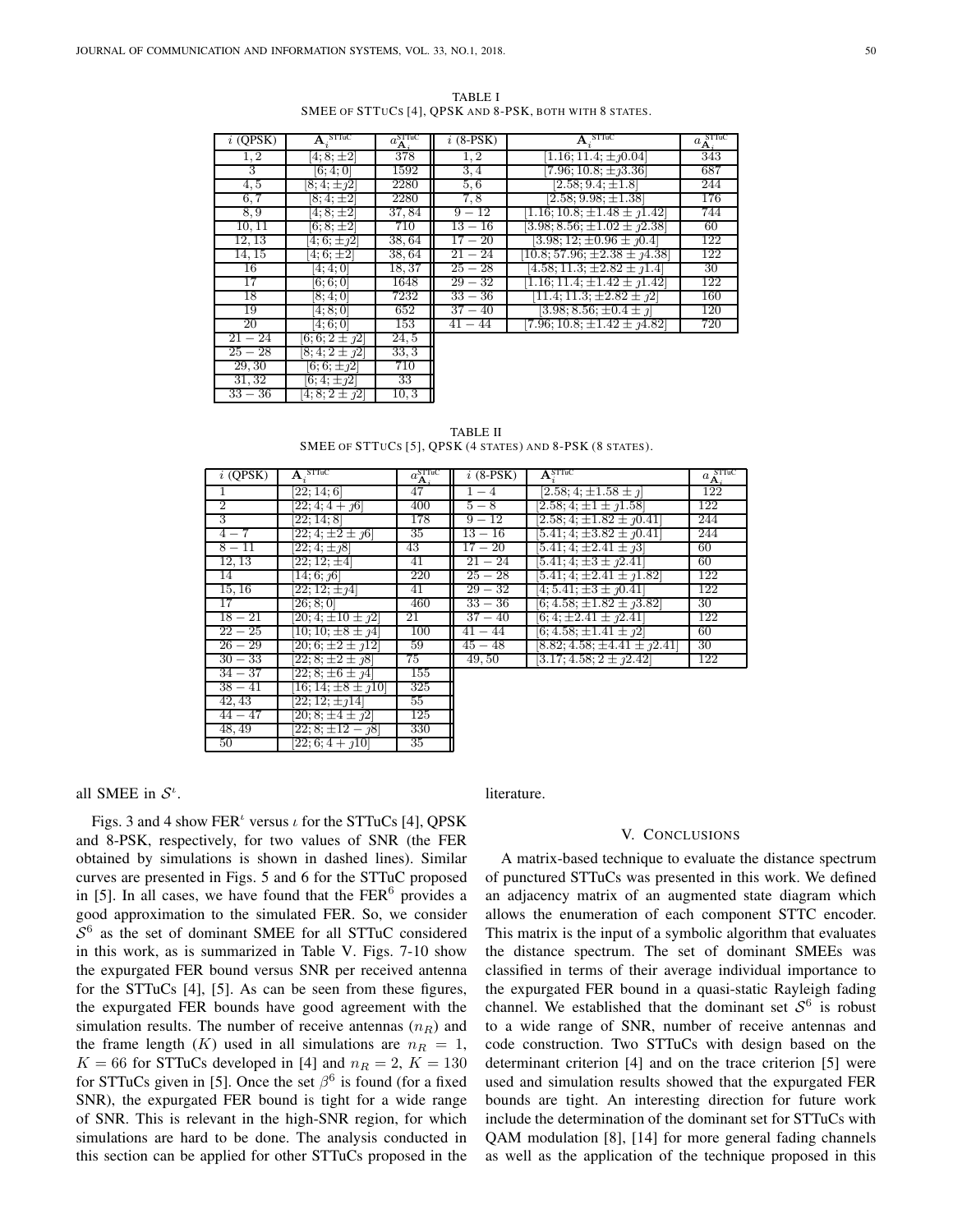TABLE IV  $\bar{X}_i$  for the STTUC considered in Table II,  $n_R=1$ .

| $i$ (QPSK)      | $X_i$ | $i$ (8-PSK) | $X_i$ |
|-----------------|-------|-------------|-------|
| 16              | 17.4  | 5, 10, 22   | 9.3   |
| 3               | 17.6  | 6,12        | 10.2  |
| 20              | 18    | 4, 21       | 10.5  |
| 31,32           | 18.3  | 9,41        | 11.1  |
| 18              | 24    | 42          | 12    |
| 14, 15, 17      | 24.5  | 2, 26, 43   | 13.8  |
| 12, 13          | 25    | 1,44        | 14.4  |
| $4 - 7$         | 24.8  | 15, 23, 24  | 15    |
| 10, 11, 19      | 25    | 8, 16, 30   | 15.3  |
| 29, 30          | 25.2  | 19, 20, 40  | 15.7  |
| 8,9             | 26.4  | 11, 17, 31  | 16.3  |
| $25 - 28$       | 26.7  | 29,39       | 28    |
| $1, 2, 21 - 24$ | 27    | 18,27       | 28.9  |
| $33 - 36$       | 29.8  | 34,36       | 29.7  |
|                 |       | 32          | 30.5  |
|                 |       | 25,37       | 31.3  |
|                 |       | 3, 7, 35    | 32.1  |
|                 |       | 13,14       | 32.5  |
|                 |       | 28, 33, 38  | 33.1  |

TABLE III  $\bar{X}_i$  for the STTuC considered in Table I,  $n_R=1$ .

| $i$ (QPSK)                    | $\bar{X}_i$ | $i$ (8-PSK)            | $\bar{X}_i$       |
|-------------------------------|-------------|------------------------|-------------------|
| 50                            | 14.7        | $6, 9 - 12$            | 13                |
| 49                            | 15.6        | $1 - 4, 7, 8$          | 13.4              |
| 47, 48                        | 16.2        | 5                      | 14                |
| 46                            | 17          | $15 - 21, 23, 24, 26$  | 25                |
| 22, 23, 43, 45                | 18.5        | 13, 14, 22, 25, 27, 28 | 25.5              |
| 20, 21, 44                    | 19          | $29 - 32$              | 26.5              |
| 42                            | 19.5        | $37 - 40$              | 28.3              |
| 12                            | 20.3        | $33 - 36$              | 30.2              |
| 39                            | 21.4        | $41 - 44$              | $\overline{31.6}$ |
| 27, 37, 38, 41                | 22          | $45 - 48$              | 37.4              |
| $18, 19, 24 - 26, 36, 40, 41$ | 22.7        | 50                     | 47                |
| 16, 17                        | 23.5        | 49                     | 47.8              |
| $33 - 35$                     | 24.5        |                        |                   |
| $30 - 32$                     | 25.8        |                        |                   |
| 28, 29                        | 27.2        |                        |                   |
| 9                             | 28.8        |                        |                   |
| $6-8$                         | 29.8        |                        |                   |
| 4, 5                          | 31.5        |                        |                   |
| $\overline{2}$                | 32.3        |                        |                   |
| 14, 15                        | 38.9        |                        |                   |
| 10, 11, 13                    | 40.3        |                        |                   |
| 3                             | 44.6        |                        |                   |
| $\mathbf{1}$                  | 46.5        |                        |                   |

TABLE V DOMINANT SETS  $\mathcal{S}^6$  for STTUCs [4] and [5].

| STTuC             | $2^{\nu}$ | Modulation  | $\mathcal{S}^6$                                  |
|-------------------|-----------|-------------|--------------------------------------------------|
|                   |           |             |                                                  |
| [4]               | 8         | <b>OPSK</b> | ${A_3, A_{14} - A_{18}, A_{20}, A_{31}, A_{32}}$ |
|                   | 8         | 8-PSK       | ${A_2, A_4 - A_6, A_9, A_{10}, A_{12}},$         |
|                   |           |             | $A_{21}, A_{22}, A_{26}, A_{41} - A_{43}$        |
| $\lceil 5 \rceil$ |           | <b>OPSK</b> | ${A_{20} - A_{23}, A_{43} - A_{50}}$             |
|                   |           | 8-PSK       | $\mathbf{A}_1 - \mathbf{A}_{32}$                 |

work to develop bounds on the bit error probability (BER). The derivation of FER/BER bounds for LDPC-based spacetime codes [27] can also be studied in the future.

#### **REFERENCES**

- [1] V. Tarokh, N. Seshadri, and A. R. Calderbank, "Space-time codes for high data rate wireless communication: Performance criteria and code construction," *IEEE Trans. Inf. Theory*, vol. 44, no. 2, pp. 744-765, Mar. 1998, doi: 10.1109/18.661517.
- [2] C. Berrou and A. Glavieux, "Near optimum error correcting coding and decoding: Turbo-codes," *IEEE Trans. Commun.*, vol. 44, no. 10, pp. 1261-1271, Oct. 1996, doi:10.1109/26.539767.
- [3] H. J. Su and E. Geraniotis, "Space-time turbo codes with full antenna diversity," *IEEE Trans. Commun.*, vol. 49, no. 1, pp. 47-57, Jan. 2001, doi: 10.1109/26.898250.
- [4] D. Tujkovic, M. Juntti, and M. Latva-aho, "Space-time turbo coded modulation: design and applications," *EURASIP J. Appl. Signal Proc.*, vol. 2002, no. 1, pp. 236-248, Jan. 2002, doi: 10.1155/S1110865702000641.
- [5] Y. Hong, J. Yuan, Z. Chen, and B. Vucetic, "Space-time turbo trellis codes for two, three, and four transmit antennas," *IEEE Trans. Veh. Technol.*, vol. 53, no. 2, pp. 318-328, Mar. 2004, doi: 10.1109/TVT.2004.823549.
- [6] H. Chen, A. M. Haimovich, and J. Sjogren, "Turbo spacetime codes with time varying linear transformations," *IEEE Trans. Wireless Commun.* vol. 6, no. 2, pp. 486-493, Feb. 2007, doi: 10.1109/TWC.2007.04790.



Fig. 3. FER<sup> $t \times t$ </sup>, STTuC [4], QPSK, 8 states,  $n_T = 2$ ,  $n_R = 1, K = 66$ , SNR = 13 dB and 17 dB.



Fig. 4. FER<sup> $\iota$ </sup>  $\times$   $\iota$ , STTC [4], 8-PSK, 8 states,  $n_T = 2$ ,  $n_R = 1, K = 66$ , SNR = 17 dB and 21 dB.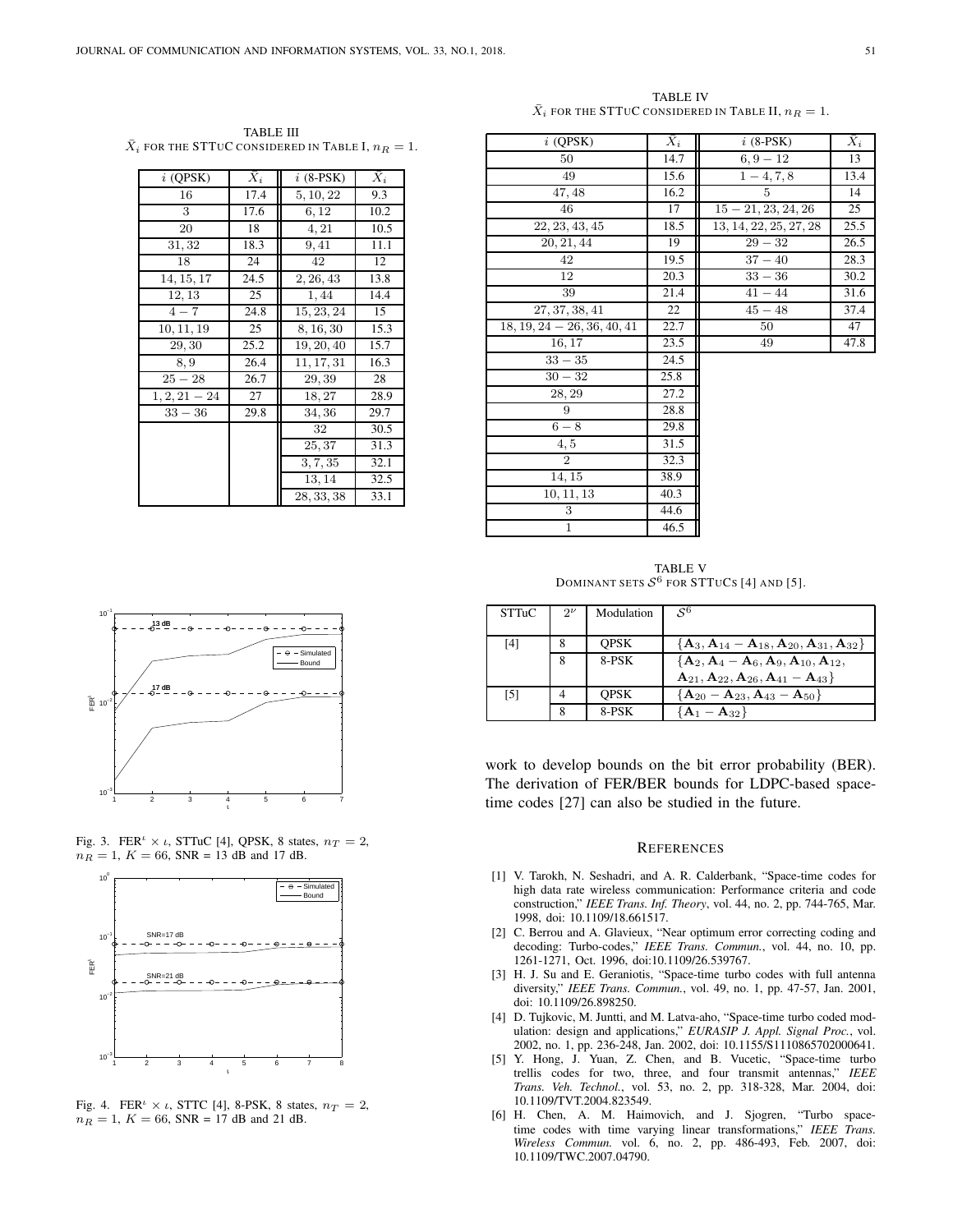

Fig. 5. FER<sup> $\iota$ </sup>  $\times$   $\iota$ , STTuC [5], QPSK, 4 states,  $n_T = 2$ ,  $n_R = 2, K = 130, SNR = 8$  dB and 12 dB.



Fig. 6. FER<sup> $\iota$ </sup>  $\times$   $\iota$ , STTC [5], 8-PSK, 8 states,  $n_T = 2$ ,  $n_R = 2$ ,  $K = 130$ , SNR = 10 dB and 17 dB.



Fig. 7. FER  $\times$  SNR for STTuC [4], QPSK, 8 states,  $n_T = 2$ ,  $n_R = 1$ ,  $K = 66$ , and Rayleigh fading channel. The set of dominant SMEE is  $S^6 =$  ${A_3, A_{14} - A_{18}, A_{20}, A_{31}, A_{32}.}$ 

- [7] M. Sellathurai and S. Haykin, *Space-Time Turbo Codes and Turbo Decoding Principles,* John Wiley & Sons, Inc., 2009.
- [8] A. Rotopanescu, L. Trifina, and D. Tarniceriu, "Soft estimates for doubly iterative decoding of space-time turbo codes using M-ary quadrature amplitude modulation," in *Proc. International Symposium on Signals, Circuits and Systems (ISSCS)*, pp.1-4, 2017, doi: 10.1109/ISSCS.2017.8034868.
- [9] A. Bassou, A. Djebbari, and M. Benaissa, "Design of unpunctured turbo trellis-coded modulation," *AEU - International Journal of Electronics and Communications*, vol. 67, no.3, pp. 223-232, Mar. 2013, doi: 10.1016/j.aeue.2012.08.005.
- [10] F. Khalili, "Design and simulation of coded-modulation using turbo trellis coding and multi-layer modulations," Ph.D. thesis, School of



Fig. 8. FER  $\times$  SNR for STTuC [4], 8-PSK, 8 states,  $n_T = 2$ ,  $n_R = 1$ ,  $K = 66$ , and Rayleigh fading channel. The set of dominant SMEE is  $S^6 =$  ${A_2, A_4 - A_6, A_9, A_{10}, A_{12}, A_{21}, A_{22}, A_{26}, A_{41} - A_{43}}.$ 



Fig. 9. FER  $\times$  SNR for STTuC [5], QPSK, 4 states,  $n_T = 2$ ,  $n_R = 2$ ,  $K = 130$ , and Rayleigh fading channel. The set of dominant SMEE is  $S^6 =$  ${A_{20} - A_{23}, A_{43} - A_{50}}.$ 

Electrical Engineering and Computer Science, Ohio University, USA, 2017.

- [11] S. X. Ng, O. R. Alamri, Y. Li, J. Kliewer, and L. Hanzo, "Near-capacity turbo trellis coded modulation design based on EXIT charts and union bounds," *IEEE Trans. Commun.*, vol. 56, no. 12, pp. 2030-2039, Dec. 2008, doi: 10.1109/TCOMM.2008.06039522.
- [12] H. Sun, S. X. Ng, and L. Hanzo, "Turbo trellis-coded hierarchicalmodulation assisted decode-and-forward cooperation," *IEEE Trans. Veh. Technol.*, vol. 64, no. 9, pp. 3971-3981, Sept. 2015, doi: 10.1109/TVT.2014.2366689.
- [13] K. S. Vishvaksenan and D. Abidha, "Performance of turbo coded spacetime transmit diversity aided IDMA system," *International Conference on Communications and Signal Processing (ICCSP)*, pp.1-5, 2015, doi: 10.1109/ICCSP.2015.7322533.
- [14] A. Bassou, A. Hasni, and A. M. Lakhdar, "UTTCM-based optimization of coded communication system," *American Journal of Computation, Communication and Control*, vol. 1, no. 3, Sept. 2014.
- [15] N. Iruthayanathan, K.S. Vishvaksenan, V. Rajendran, and S. Mohankumar, "Performance analysis of turbo-coded MIMO - OFDM system for underwater communication," *Computers & Electrical Engineering*, vol. 43, pp. 1-8, April 2015, doi: 10.1016/j.compeleceng.2015.01.018.
- [16] K. S. Arkoudogiannis, C.E. Dimakis, and K. V. Koutsouvelis, "A better understanding of the performance of rate-1/2 binary turbo codes that use odd-even interleavers," *International Symposium on Communication Systems, Networks and Digital Signal Processing*, Poznan, Poland, pp. 1-6, 2012.
- [17] A. Stefanov and T. M. Duman, "Performance bounds for space-time trellis codes," *IEEE Trans. Inf. Theory*, vol. 49, no. 9, pp. 2134-2140, Sept. 2003, doi: 10.1109/TIT.2003.815773.
- [18] A. P. des Rosiers and P. H. Siegel, "On performance bounds for spacetime codes on fading channels," *IEEE Trans. Commun.*, vol. 52, no.